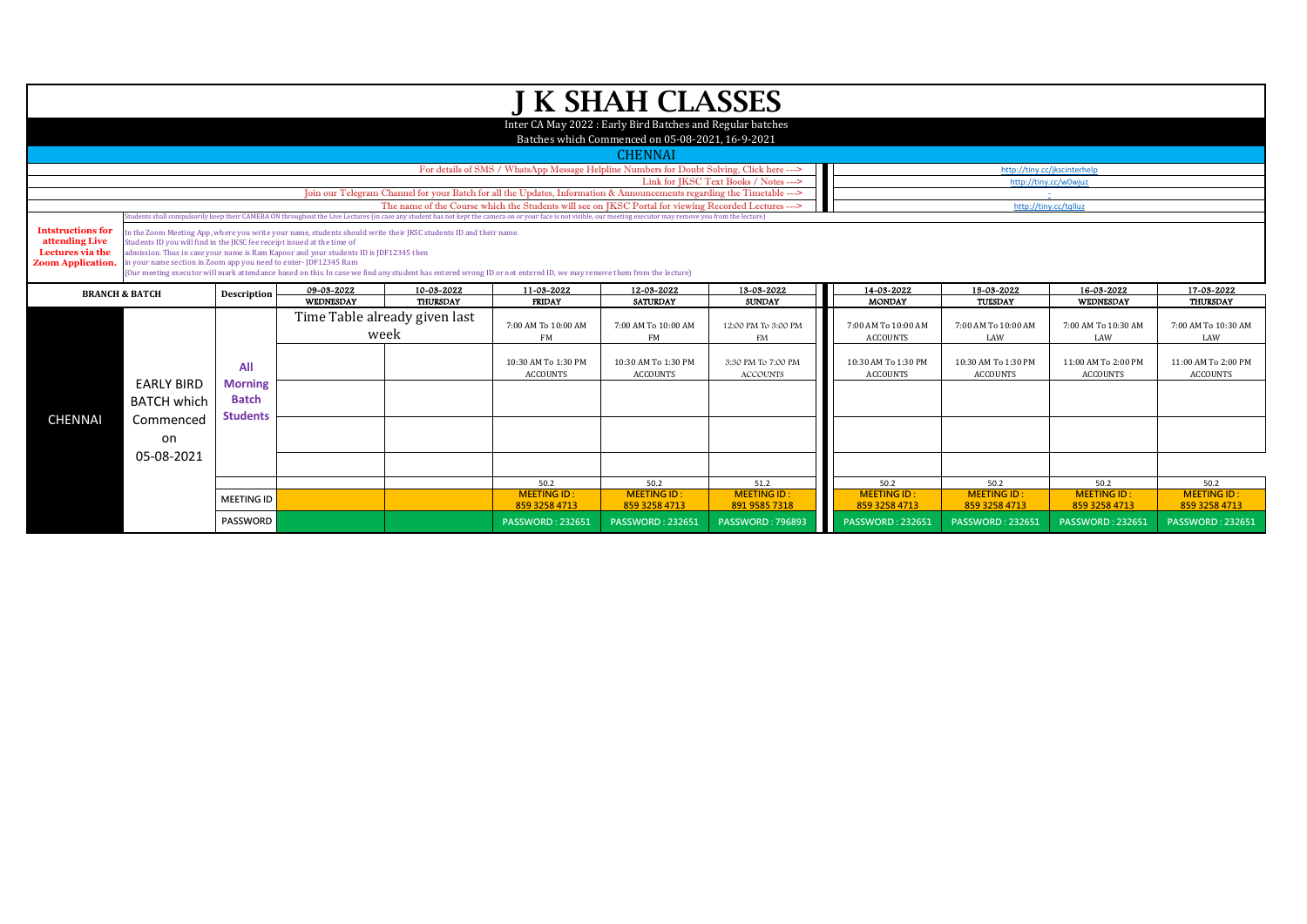|                                                                                            |                                                                                                                                            |                                                          |                                                                                                                                                                                                           |                                           |                                                                                                                                                                                                                                | <b>J K SHAH CLASSES</b>                                                                                        |                                                                                            |                                                                                                 |                                                                               |                                                                                 |                                                                                |
|--------------------------------------------------------------------------------------------|--------------------------------------------------------------------------------------------------------------------------------------------|----------------------------------------------------------|-----------------------------------------------------------------------------------------------------------------------------------------------------------------------------------------------------------|-------------------------------------------|--------------------------------------------------------------------------------------------------------------------------------------------------------------------------------------------------------------------------------|----------------------------------------------------------------------------------------------------------------|--------------------------------------------------------------------------------------------|-------------------------------------------------------------------------------------------------|-------------------------------------------------------------------------------|---------------------------------------------------------------------------------|--------------------------------------------------------------------------------|
|                                                                                            |                                                                                                                                            |                                                          |                                                                                                                                                                                                           |                                           |                                                                                                                                                                                                                                | Inter CA May 2022 : Early Bird Batches and Regular batches<br>Batches which Commenced on 05-08-2021, 16-9-2021 |                                                                                            |                                                                                                 |                                                                               |                                                                                 |                                                                                |
|                                                                                            |                                                                                                                                            |                                                          |                                                                                                                                                                                                           |                                           |                                                                                                                                                                                                                                | <b>CHENNAI</b>                                                                                                 |                                                                                            |                                                                                                 |                                                                               |                                                                                 |                                                                                |
|                                                                                            |                                                                                                                                            |                                                          |                                                                                                                                                                                                           |                                           | For details of SMS / WhatsApp Message Helpline Numbers for Doubt Solving, Click here --->                                                                                                                                      |                                                                                                                |                                                                                            |                                                                                                 |                                                                               | http://tiny.cc/jkscinterhelp                                                    |                                                                                |
|                                                                                            |                                                                                                                                            |                                                          |                                                                                                                                                                                                           |                                           |                                                                                                                                                                                                                                |                                                                                                                | Link for JKSC Text Books / Notes --->                                                      |                                                                                                 |                                                                               | http://tinv.cc/w0wiuz                                                           |                                                                                |
|                                                                                            |                                                                                                                                            |                                                          |                                                                                                                                                                                                           |                                           | Join our Telegram Channel for your Batch for all the Updates, Information & Announcements regarding the Timetable ---><br>The name of the Course which the Students will see on IKSC Portal for viewing Recorded Lectures ---> |                                                                                                                |                                                                                            |                                                                                                 |                                                                               | http://tiny.cc/talluz                                                           |                                                                                |
|                                                                                            |                                                                                                                                            |                                                          |                                                                                                                                                                                                           |                                           | Students shall compulsorily keep their CAMERA ON throughout the Live Lectures (in case any student has not kept the camera on or your face is not visible, our meeting executor may remove you from the lecture)               |                                                                                                                |                                                                                            |                                                                                                 |                                                                               |                                                                                 |                                                                                |
| <b>Intstructions for</b><br>attending Live<br>Lectures via the<br><b>Zoom Application.</b> | Students ID you will find in the JKSC fee receipt issued at the time of<br>in your name section in Zoom app you need to enter-JDF12345 Ram |                                                          | In the Zoom Meeting App, where you write your name, students should write their JKSC students ID and their name.<br>admission. Thus in case your name is Ram Kapoor and your students ID is JDF12345 then |                                           | (Our meeting executor will mark attendance based on this. In case we find any student has entered wrong ID or not entered ID, we may remove them from the lecture)                                                             |                                                                                                                |                                                                                            |                                                                                                 |                                                                               |                                                                                 |                                                                                |
|                                                                                            | <b>BRANCH &amp; BATCH</b>                                                                                                                  | Description                                              | 09-03-2022                                                                                                                                                                                                | 10-03-2022                                | 11-03-2022                                                                                                                                                                                                                     | 12-03-2022                                                                                                     | 13-03-2022                                                                                 | 14-03-2022                                                                                      | 15-03-2022                                                                    | 16-03-2022                                                                      | 17-03-2022                                                                     |
| <b>CHENNAI</b>                                                                             | <b>EARLY BIRD</b><br><b>BATCH which</b><br>Commenced<br>on<br>05-08-2021                                                                   | All<br><b>Evening</b><br><b>Batch</b><br><b>Students</b> | WEDNESDAY<br>week                                                                                                                                                                                         | THURSDAY<br>Time Table already given last | <b>FRIDAY</b><br>2:00 PM To 5:00 PM<br>FM<br>5:30 PM To 8:30 PM<br><b>ACCOUNTS</b>                                                                                                                                             | <b>SATURDAY</b><br>2:00 PM To 5:00 PM<br><b>FM</b><br>5:30 PM To 8:30 PM<br><b>ACCOUNTS</b>                    | <b>SUNDAY</b><br>12:00 PM To 3:00 PM<br><b>FM</b><br>3:30 PM To 7:00 PM<br><b>ACCOUNTS</b> | <b>MONDAY</b><br>2:00 PM To 5:00 PM<br><b>ACCOUNTS</b><br>5:30 PM To 8:30 PM<br><b>ACCOUNTS</b> | TUESDAY<br>2:00 PM To 5:00 PM<br>LAW<br>5:30 PM To 8:30 PM<br><b>ACCOUNTS</b> | WEDNESDAY<br>2:00 PM To 5:30 PM<br>LAW<br>6:00 PM To 9:00 PM<br><b>ACCOUNTS</b> | THURSDAY<br>2:00 PM To 5:30 PM<br>LAW<br>6:00 PM To 9:00 PM<br><b>ACCOUNTS</b> |
|                                                                                            |                                                                                                                                            |                                                          |                                                                                                                                                                                                           |                                           | 51.2                                                                                                                                                                                                                           | 51.2                                                                                                           | 51.2                                                                                       | 51.2                                                                                            | 51.2                                                                          | 51.2                                                                            | 51.2                                                                           |
|                                                                                            |                                                                                                                                            | <b>MEETING ID</b>                                        |                                                                                                                                                                                                           |                                           | <b>MEETING ID:</b><br>891 9585 7318                                                                                                                                                                                            | <b>MEETING ID:</b><br>891 9585 7318                                                                            | <b>MEETING ID:</b><br>891 9585 7318                                                        | <b>MEETING ID:</b><br>891 9585 7318                                                             | <b>MEETING ID:</b><br>891 9585 7318                                           | <b>MEETING ID:</b><br>891 9585 7318                                             | <b>MEETING ID</b><br>891 9585 7318                                             |
|                                                                                            |                                                                                                                                            | <b>PASSWORD</b>                                          |                                                                                                                                                                                                           |                                           | <b>PASSWORD: 796893</b>                                                                                                                                                                                                        | <b>PASSWORD: 796893</b>                                                                                        | <b>PASSWORD: 796893</b>                                                                    | <b>PASSWORD: 796893</b>                                                                         | <b>PASSWORD: 796893</b>                                                       | <b>PASSWORD: 796893</b>                                                         | <b>PASSWORD: 796893</b>                                                        |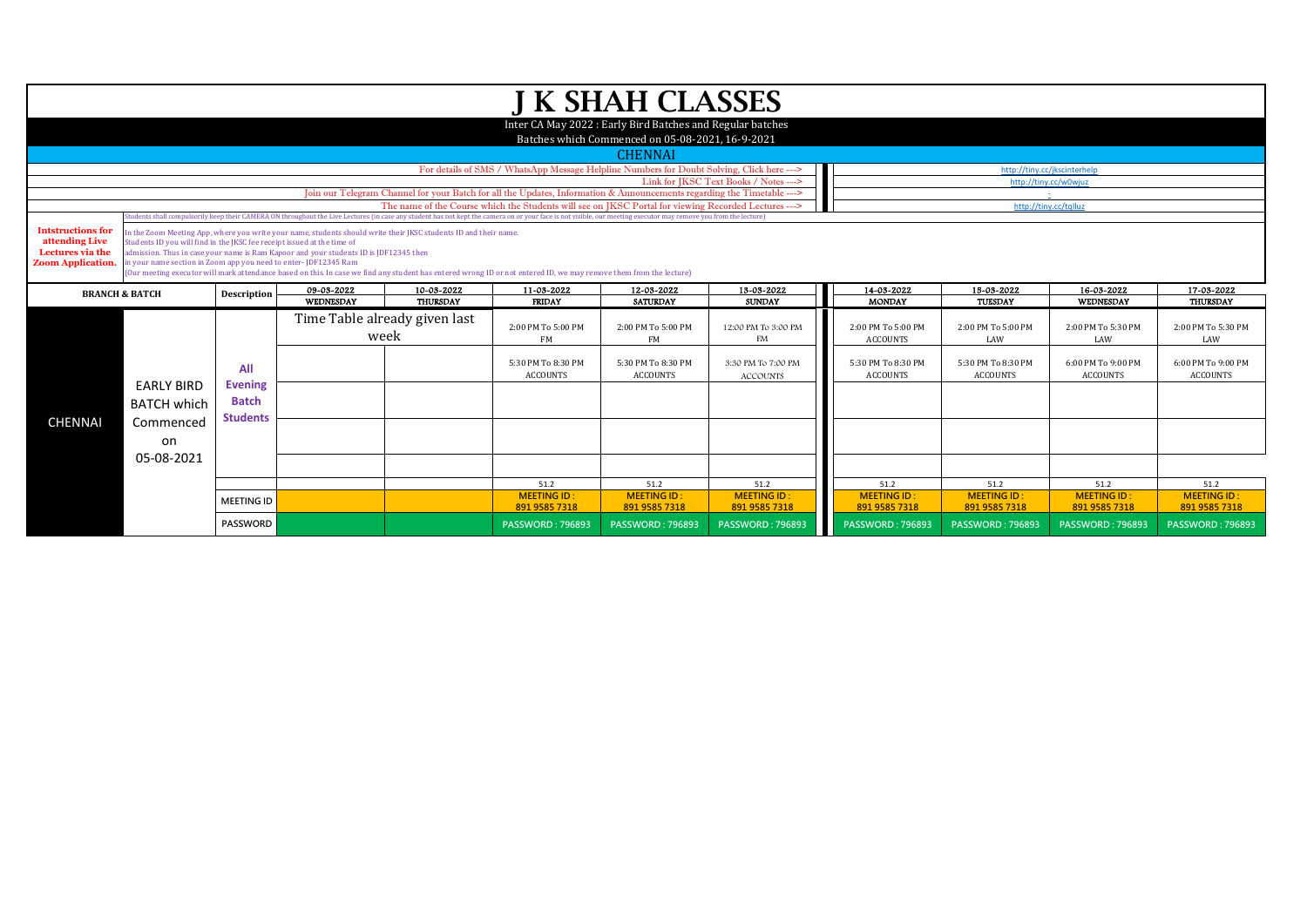|                                                                                            |                                                                                                                                            |                                                                                                                                                                                                                                                                                                                         |                                                                                       |                                                                                                                  |                                                                                                                                                                    | <b>J K SHAH CLASSES</b>                                                                                        |                                       |                                        |                                       |                                       |                                       |  |  |
|--------------------------------------------------------------------------------------------|--------------------------------------------------------------------------------------------------------------------------------------------|-------------------------------------------------------------------------------------------------------------------------------------------------------------------------------------------------------------------------------------------------------------------------------------------------------------------------|---------------------------------------------------------------------------------------|------------------------------------------------------------------------------------------------------------------|--------------------------------------------------------------------------------------------------------------------------------------------------------------------|----------------------------------------------------------------------------------------------------------------|---------------------------------------|----------------------------------------|---------------------------------------|---------------------------------------|---------------------------------------|--|--|
|                                                                                            |                                                                                                                                            |                                                                                                                                                                                                                                                                                                                         |                                                                                       |                                                                                                                  |                                                                                                                                                                    | Inter CA May 2022 : Early Bird Batches and Regular batches<br>Batches which Commenced on 05-08-2021, 16-9-2021 |                                       |                                        |                                       |                                       |                                       |  |  |
|                                                                                            |                                                                                                                                            |                                                                                                                                                                                                                                                                                                                         |                                                                                       |                                                                                                                  |                                                                                                                                                                    | <b>CHENNAI</b>                                                                                                 |                                       |                                        |                                       |                                       |                                       |  |  |
|                                                                                            |                                                                                                                                            |                                                                                                                                                                                                                                                                                                                         |                                                                                       |                                                                                                                  | For details of SMS / WhatsApp Message Helpline Numbers for Doubt Solving, Click here --->                                                                          |                                                                                                                |                                       |                                        | http://tiny.cc/jkscinterhelp          |                                       |                                       |  |  |
|                                                                                            |                                                                                                                                            |                                                                                                                                                                                                                                                                                                                         |                                                                                       |                                                                                                                  | Join our Telegram Channel for your Batch for all the Updates, Information & Announcements regarding the Timetable --->                                             |                                                                                                                | Link for IKSC Text Books / Notes ---> |                                        |                                       | http://tinv.cc/w0wiuz                 |                                       |  |  |
|                                                                                            |                                                                                                                                            |                                                                                                                                                                                                                                                                                                                         |                                                                                       |                                                                                                                  |                                                                                                                                                                    |                                                                                                                |                                       |                                        | http://tiny.cc/tqlluz                 |                                       |                                       |  |  |
|                                                                                            |                                                                                                                                            | The name of the Course which the Students will see on IKSC Portal for viewing Recorded Lectures ---><br>tudents shall compulsorily keep their CAMERA ON throughout the Live Lectures (in case any student has not kept the camera on or your face is not visible, our meeting executor may remove you from the lecture) |                                                                                       |                                                                                                                  |                                                                                                                                                                    |                                                                                                                |                                       |                                        |                                       |                                       |                                       |  |  |
| <b>Intstructions for</b><br>attending Live<br>Lectures via the<br><b>Zoom Application.</b> | Students ID you will find in the JKSC fee receipt issued at the time of<br>in your name section in Zoom app you need to enter-JDF12345 Ram |                                                                                                                                                                                                                                                                                                                         | admission. Thus in case your name is Ram Kapoor and your students ID is JDF12345 then | In the Zoom Meeting App, where you write your name, students should write their JKSC students ID and their name. | (Our meeting executor will mark attendance based on this. In case we find any student has entered wrong ID or not entered ID, we may remove them from the lecture) |                                                                                                                |                                       |                                        |                                       |                                       |                                       |  |  |
|                                                                                            | <b>BRANCH &amp; BATCH</b>                                                                                                                  | <b>Description</b>                                                                                                                                                                                                                                                                                                      | 09-03-2022                                                                            | 10-03-2022                                                                                                       | 11-03-2022                                                                                                                                                         | 12-03-2022                                                                                                     | 13-03-2022                            | 14-03-2022                             | 15-03-2022                            | 16-03-2022                            | 17-03-2022                            |  |  |
|                                                                                            |                                                                                                                                            |                                                                                                                                                                                                                                                                                                                         | WEDNESDAY                                                                             | THURSDAY                                                                                                         | <b>FRIDAY</b>                                                                                                                                                      | <b>SATURDAY</b>                                                                                                | <b>SUNDAY</b>                         | <b>MONDAY</b>                          | TUESDAY                               | WEDNESDAY                             | THURSDAY                              |  |  |
|                                                                                            |                                                                                                                                            |                                                                                                                                                                                                                                                                                                                         |                                                                                       | Time Table already given last<br>week                                                                            | 7:00 AM To 10:00 AM<br>FM                                                                                                                                          | 7:00 AM To 10:00 AM<br><b>FM</b>                                                                               | 12:00 PM To 3:00 PM<br>FM             | 7:00 AM To 10:00 AM<br><b>ACCOUNTS</b> | 7:00 AM To 10:00 AM<br>LAW            | 7:00 AM To 10:30 AM<br>LAW            | 7:00 AM To 10:30 AM<br>LAW            |  |  |
|                                                                                            |                                                                                                                                            | <b>All Direct</b><br>Entry                                                                                                                                                                                                                                                                                              |                                                                                       |                                                                                                                  |                                                                                                                                                                    |                                                                                                                |                                       |                                        |                                       |                                       |                                       |  |  |
|                                                                                            |                                                                                                                                            | <b>Batch</b>                                                                                                                                                                                                                                                                                                            |                                                                                       |                                                                                                                  | 50.2                                                                                                                                                               | 50.2                                                                                                           | 51.2                                  | 50.2                                   | 50.2                                  | 50.2                                  | 50.2                                  |  |  |
|                                                                                            | <b>EARLY BIRD</b>                                                                                                                          | <b>Students</b>                                                                                                                                                                                                                                                                                                         |                                                                                       |                                                                                                                  | <b>MEETING ID:</b><br>859 3258 4713                                                                                                                                | <b>MEETING ID:</b><br>859 3258 4713                                                                            | <b>MEETING ID:</b><br>891 9585 7318   | <b>MEETING ID:</b><br>859 3258 4713    | <b>MEETING ID:</b><br>859 3258 4713   | <b>MEETING ID:</b><br>859 3258 4713   | <b>MEETING ID:</b><br>859 3258 4713   |  |  |
|                                                                                            | <b>BATCH which</b>                                                                                                                         |                                                                                                                                                                                                                                                                                                                         |                                                                                       |                                                                                                                  | <b>PASSWORD: 232651</b>                                                                                                                                            | <b>PASSWORD: 232651</b>                                                                                        | <b>PASSWORD: 796893</b>               | <b>PASSWORD: 232651</b>                | <b>PASSWORD: 232651</b>               | <b>PASSWORD: 232651</b>               | <b>PASSWORD: 232651</b>               |  |  |
| <b>CHENNAI</b>                                                                             | Commenced<br>on<br>05-08-2021                                                                                                              |                                                                                                                                                                                                                                                                                                                         |                                                                                       |                                                                                                                  | 5:30 PM To 8:30 PM<br><b>ACCOUNTS</b>                                                                                                                              | 5:30 PM To 8:30 PM<br><b>ACCOUNTS</b>                                                                          | 3:30 PM To 7:00 PM<br><b>ACCOUNTS</b> | 5:30 PM To 8:30 PM<br><b>ACCOUNTS</b>  | 5:30 PM To 8:30 PM<br><b>ACCOUNTS</b> | 6:00 PM To 9:00 PM<br><b>ACCOUNTS</b> | 6:00 PM To 9:00 PM<br><b>ACCOUNTS</b> |  |  |
|                                                                                            |                                                                                                                                            |                                                                                                                                                                                                                                                                                                                         |                                                                                       |                                                                                                                  |                                                                                                                                                                    |                                                                                                                |                                       |                                        |                                       |                                       |                                       |  |  |
|                                                                                            |                                                                                                                                            |                                                                                                                                                                                                                                                                                                                         |                                                                                       |                                                                                                                  | 51.2                                                                                                                                                               | 51.2                                                                                                           | 51.2                                  | 51.2                                   | 51.2                                  | 51.2                                  | 51.2                                  |  |  |
|                                                                                            |                                                                                                                                            | <b>MEETING ID</b>                                                                                                                                                                                                                                                                                                       |                                                                                       |                                                                                                                  | <b>MEETING ID:</b><br>891 9585 7318                                                                                                                                | <b>MEETING ID:</b><br>891 9585 7318                                                                            | <b>MEETING ID:</b><br>891 9585 7318   | <b>MEETING ID:</b><br>891 9585 7318    | <b>MEETING ID:</b><br>891 9585 7318   | <b>MEETING ID:</b><br>891 9585 7318   | <b>MEETING ID:</b><br>891 9585 7318   |  |  |
|                                                                                            |                                                                                                                                            | <b>PASSWORD</b>                                                                                                                                                                                                                                                                                                         |                                                                                       |                                                                                                                  | <b>PASSWORD: 796893</b>                                                                                                                                            | <b>PASSWORD: 796893</b>                                                                                        | <b>PASSWORD: 796893</b>               | <b>PASSWORD: 796893</b>                | <b>PASSWORD: 796893</b>               | <b>PASSWORD: 796893</b>               | <b>PASSWORD: 796893</b>               |  |  |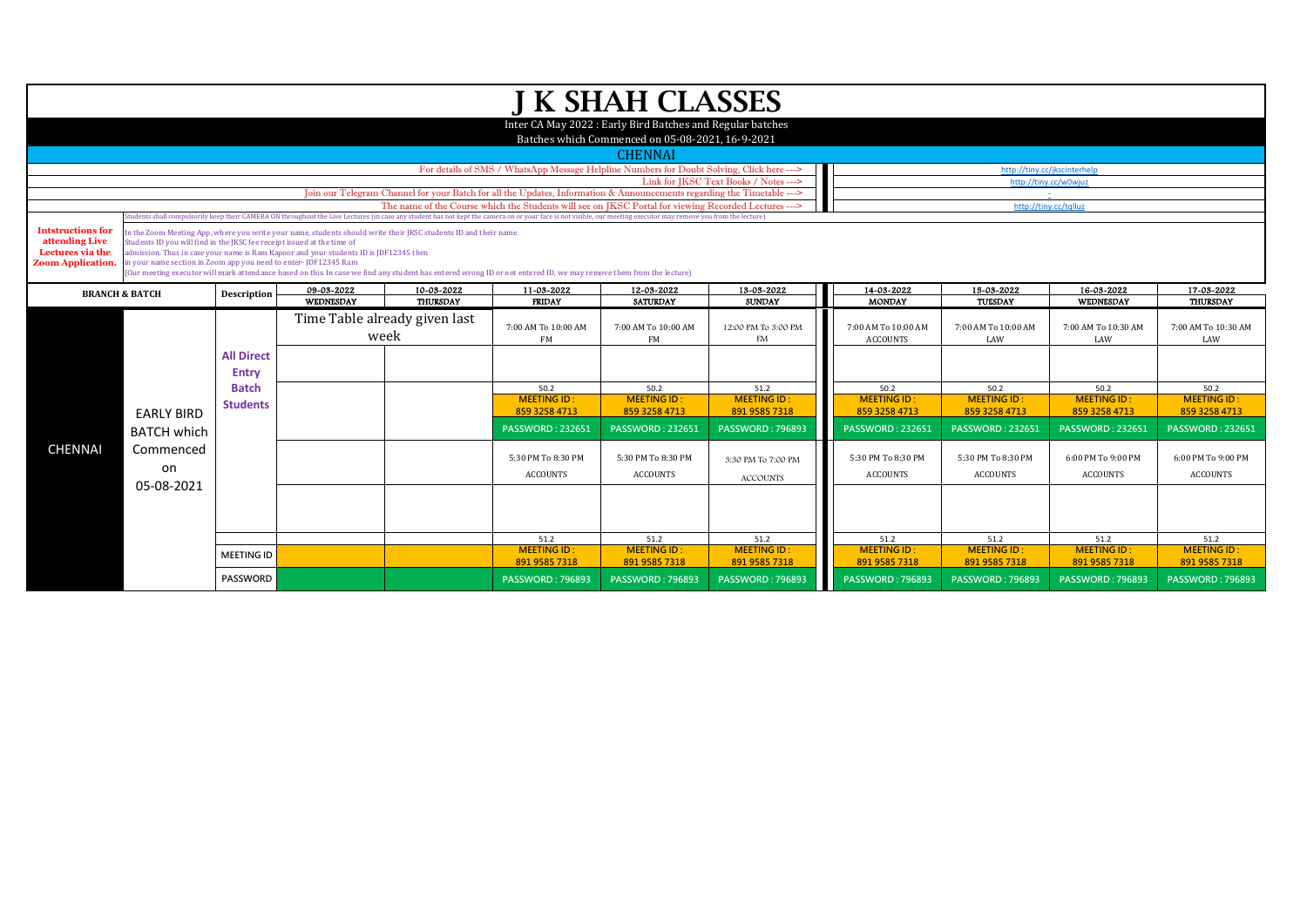|                                    |                                                                         |                   |                                                                                                                  |                               |                                                                                                                                                                                                                  | J K SHAH CLASSES                                           |                                       |                     |                       |                              |                     |
|------------------------------------|-------------------------------------------------------------------------|-------------------|------------------------------------------------------------------------------------------------------------------|-------------------------------|------------------------------------------------------------------------------------------------------------------------------------------------------------------------------------------------------------------|------------------------------------------------------------|---------------------------------------|---------------------|-----------------------|------------------------------|---------------------|
|                                    |                                                                         |                   |                                                                                                                  |                               |                                                                                                                                                                                                                  | Inter CA May 2022 : Early Bird Batches and Regular batches |                                       |                     |                       |                              |                     |
|                                    |                                                                         |                   |                                                                                                                  |                               |                                                                                                                                                                                                                  | Batches which Commenced on 05-08-2021, 16-9-2021           |                                       |                     |                       |                              |                     |
|                                    |                                                                         |                   |                                                                                                                  |                               |                                                                                                                                                                                                                  |                                                            |                                       |                     |                       |                              |                     |
|                                    |                                                                         |                   |                                                                                                                  |                               |                                                                                                                                                                                                                  | <b>CHENNAI</b>                                             |                                       |                     |                       |                              |                     |
|                                    |                                                                         |                   |                                                                                                                  |                               | For details of SMS / WhatsApp Message Helpline Numbers for Doubt Solving, Click here --->                                                                                                                        |                                                            | Link for JKSC Text Books / Notes ---> |                     | http://tiny.cc/w0wiuz | http://tiny.cc/jkscinterhelp |                     |
|                                    |                                                                         |                   |                                                                                                                  |                               | Join our Telegram Channel for your Batch for all the Updates, Information & Announcements regarding the Timetable --->                                                                                           |                                                            |                                       |                     |                       |                              |                     |
|                                    |                                                                         |                   |                                                                                                                  |                               | The name of the Course which the Students will see on JKSC Portal for viewing Recorded Lectures --->                                                                                                             |                                                            |                                       |                     |                       | http://tiny.cc/tqlluz        |                     |
|                                    |                                                                         |                   |                                                                                                                  |                               | (tudents shall compulsorily keep their CAMERA ON throughout the Live Lectures (in case any student has not kept the camera on or your face is not visible, our meeting executor may remove you from the lecture) |                                                            |                                       |                     |                       |                              |                     |
| <b>Intstructions for</b>           |                                                                         |                   | In the Zoom Meeting App, where you write your name, students should write their JKSC students ID and their name. |                               |                                                                                                                                                                                                                  |                                                            |                                       |                     |                       |                              |                     |
| attending Live<br>Lectures via the | Students ID you will find in the JKSC fee receipt issued at the time of |                   | admission. Thus in case your name is Ram Kapoor and your students ID is JDF12345 then                            |                               |                                                                                                                                                                                                                  |                                                            |                                       |                     |                       |                              |                     |
| <b>Zoom Application.</b>           | in your name section in Zoom app you need to enter-JDF12345 Ram         |                   |                                                                                                                  |                               |                                                                                                                                                                                                                  |                                                            |                                       |                     |                       |                              |                     |
|                                    |                                                                         |                   |                                                                                                                  |                               | (Our meeting executor will mark attendance based on this. In case we find any student has entered wrong ID or not entered ID, we may remove them from the lecture)                                               |                                                            |                                       |                     |                       |                              |                     |
|                                    | <b>BRANCH &amp; BATCH</b>                                               | Description       | 09-03-2022                                                                                                       | 10-03-2022                    | 11-03-2022                                                                                                                                                                                                       | 12-03-2022                                                 | 13-03-2022                            | 14-03-2022          | 15-03-2022            | 16-03-2022                   | 17-03-2022          |
|                                    |                                                                         |                   | WEDNESDAY                                                                                                        | <b>THURSDAY</b>               | <b>FRIDAY</b>                                                                                                                                                                                                    | <b>SATURDAY</b>                                            | <b>SUNDAY</b>                         | <b>MONDAY</b>       | TUESDAY               | WEDNESDAY                    | <b>THURSDAY</b>     |
|                                    |                                                                         |                   |                                                                                                                  | Time Table already given last |                                                                                                                                                                                                                  |                                                            |                                       |                     |                       |                              |                     |
|                                    |                                                                         |                   | week                                                                                                             |                               | 7:00 AM To 10:00 AM                                                                                                                                                                                              | 7:00 AM To 10:00 AM                                        | 12:00 PM To 3:00 PM                   | 7:00 AM To 10:00 AM | 7:00 AM To 10:00 AM   | 7:00 AM To 10:30 AM          | 7:00 AM To 10:30 AM |
|                                    |                                                                         |                   |                                                                                                                  |                               | FM                                                                                                                                                                                                               | <b>FM</b>                                                  | FM                                    | <b>ACCOUNTS</b>     | LAW                   | LAW                          | LAW                 |
|                                    |                                                                         |                   |                                                                                                                  |                               | 10:30 AM To 1:30 PM                                                                                                                                                                                              | 10:30 AM To 1:30 PM                                        | 3:30 PM To 7:00 PM                    | 10:30 AM To 1:30 PM | 10:30 AM To 1:30 PM   | 11:00 AM To 2:00 PM          | 11:00 AM To 2:00 PM |
|                                    |                                                                         | All               |                                                                                                                  |                               | <b>ACCOUNTS</b>                                                                                                                                                                                                  | <b>ACCOUNTS</b>                                            | <b>ACCOUNTS</b>                       | <b>ACCOUNTS</b>     | <b>ACCOUNTS</b>       | <b>ACCOUNTS</b>              | <b>ACCOUNTS</b>     |
|                                    | <b>EARLY BIRD</b>                                                       | <b>Morning</b>    |                                                                                                                  |                               |                                                                                                                                                                                                                  |                                                            |                                       |                     |                       |                              |                     |
|                                    | <b>BATCH which</b>                                                      | <b>Batch</b>      |                                                                                                                  |                               |                                                                                                                                                                                                                  |                                                            |                                       |                     |                       |                              |                     |
|                                    |                                                                         | <b>Students</b>   |                                                                                                                  |                               |                                                                                                                                                                                                                  |                                                            |                                       |                     |                       |                              |                     |
| <b>CHENNAI</b>                     | Commenced                                                               |                   |                                                                                                                  |                               |                                                                                                                                                                                                                  |                                                            |                                       |                     |                       |                              |                     |
|                                    | on                                                                      |                   |                                                                                                                  |                               |                                                                                                                                                                                                                  |                                                            |                                       |                     |                       |                              |                     |
|                                    | 17-08-2021                                                              |                   |                                                                                                                  |                               |                                                                                                                                                                                                                  |                                                            |                                       |                     |                       |                              |                     |
|                                    |                                                                         |                   |                                                                                                                  |                               |                                                                                                                                                                                                                  |                                                            |                                       |                     |                       |                              |                     |
|                                    |                                                                         |                   |                                                                                                                  |                               |                                                                                                                                                                                                                  |                                                            |                                       |                     |                       |                              |                     |
|                                    |                                                                         |                   |                                                                                                                  |                               | 50.2                                                                                                                                                                                                             | 50.2                                                       | 51.2                                  | 50.2                | 50.2                  | 50.2                         | 50.2                |
|                                    |                                                                         | <b>MEETING ID</b> |                                                                                                                  |                               | <b>MEETING ID:</b>                                                                                                                                                                                               | <b>MEETING ID:</b>                                         | <b>MEETING ID:</b>                    | <b>MEETING ID:</b>  | <b>MEETING ID:</b>    | <b>MEETING ID:</b>           | <b>MEETING ID:</b>  |
|                                    |                                                                         |                   |                                                                                                                  |                               | 859 3258 4713                                                                                                                                                                                                    | 859 3258 4713                                              | 891 9585 7318                         | 859 3258 4713       | 859 3258 4713         | 859 3258 4713                | 859 3258 4713       |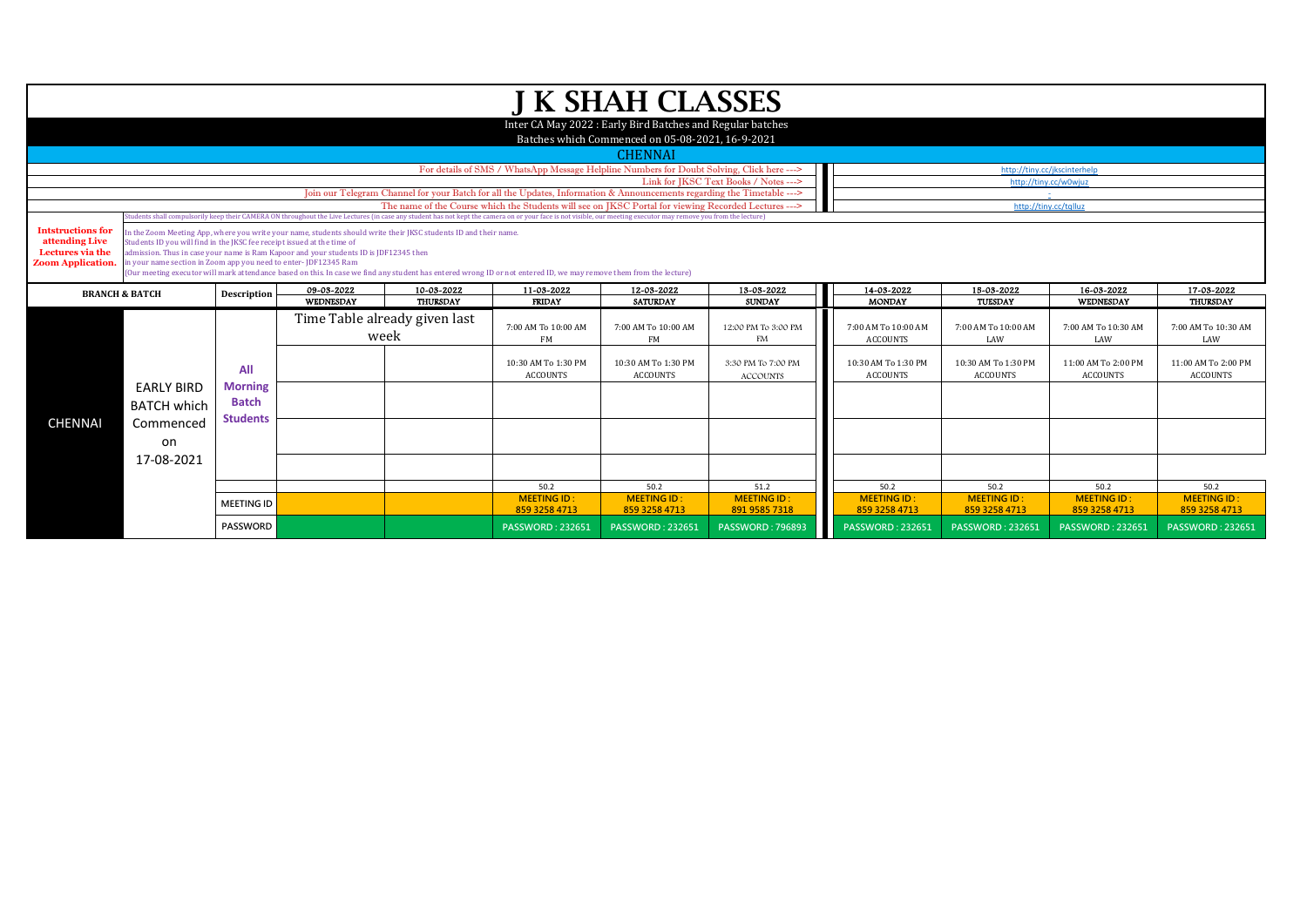|                                    |                                                                         |                   |                                                                                                                  |                               |                                                                                                                                                                                                                  | J K SHAH CLASSES                                           |                                          |                                          |                                                       |                                          |                                          |
|------------------------------------|-------------------------------------------------------------------------|-------------------|------------------------------------------------------------------------------------------------------------------|-------------------------------|------------------------------------------------------------------------------------------------------------------------------------------------------------------------------------------------------------------|------------------------------------------------------------|------------------------------------------|------------------------------------------|-------------------------------------------------------|------------------------------------------|------------------------------------------|
|                                    |                                                                         |                   |                                                                                                                  |                               |                                                                                                                                                                                                                  | Inter CA May 2022 : Early Bird Batches and Regular batches |                                          |                                          |                                                       |                                          |                                          |
|                                    |                                                                         |                   |                                                                                                                  |                               |                                                                                                                                                                                                                  | Batches which Commenced on 05-08-2021, 16-9-2021           |                                          |                                          |                                                       |                                          |                                          |
|                                    |                                                                         |                   |                                                                                                                  |                               |                                                                                                                                                                                                                  |                                                            |                                          |                                          |                                                       |                                          |                                          |
|                                    |                                                                         |                   |                                                                                                                  |                               |                                                                                                                                                                                                                  | <b>CHENNAI</b>                                             |                                          |                                          |                                                       |                                          |                                          |
|                                    |                                                                         |                   |                                                                                                                  |                               | For details of SMS / WhatsApp Message Helpline Numbers for Doubt Solving, Click here --->                                                                                                                        |                                                            | Link for IKSC Text Books / Notes --->    |                                          | http://tiny.cc/jkscinterhelp<br>http://tiny.cc/w0wiuz |                                          |                                          |
|                                    |                                                                         |                   |                                                                                                                  |                               | Join our Telegram Channel for your Batch for all the Updates, Information & Announcements regarding the Timetable --->                                                                                           |                                                            |                                          |                                          |                                                       |                                          |                                          |
|                                    |                                                                         |                   |                                                                                                                  |                               | The name of the Course which the Students will see on IKSC Portal for viewing Recorded Lectures --->                                                                                                             |                                                            |                                          |                                          | http://tiny.cc/tqlluz                                 |                                          |                                          |
|                                    |                                                                         |                   |                                                                                                                  |                               | Students shall compulsorily keep their CAMERA ON throughout the Live Lectures (in case any student has not kept the camera on or your face is not visible, our meeting executor may remove you from the lecture) |                                                            |                                          |                                          |                                                       |                                          |                                          |
| <b>Intstructions for</b>           |                                                                         |                   | In the Zoom Meeting App, where you write your name, students should write their JKSC students ID and their name. |                               |                                                                                                                                                                                                                  |                                                            |                                          |                                          |                                                       |                                          |                                          |
| attending Live<br>Lectures via the | Students ID you will find in the JKSC fee receipt issued at the time of |                   | admission. Thus in case your name is Ram Kapoor and your students ID is JDF12345 then                            |                               |                                                                                                                                                                                                                  |                                                            |                                          |                                          |                                                       |                                          |                                          |
| <b>Zoom Application.</b>           | in your name section in Zoom app you need to enter- JDF12345 Ram        |                   |                                                                                                                  |                               |                                                                                                                                                                                                                  |                                                            |                                          |                                          |                                                       |                                          |                                          |
|                                    |                                                                         |                   |                                                                                                                  |                               | (Our meeting executor will mark attendance based on this. In case we find any student has entered wrong ID or not entered ID, we may remove them from the lecture)                                               |                                                            |                                          |                                          |                                                       |                                          |                                          |
|                                    | <b>BRANCH &amp; BATCH</b>                                               | Description       | 09-03-2022                                                                                                       | 10-03-2022                    | 11-03-2022                                                                                                                                                                                                       | 12-03-2022                                                 | 13-03-2022                               | 14-03-2022                               | 15-03-2022                                            | 16-03-2022                               | 17-03-2022                               |
|                                    |                                                                         |                   | WEDNESDAY                                                                                                        | <b>THURSDAY</b>               | <b>FRIDAY</b>                                                                                                                                                                                                    | <b>SATURDAY</b>                                            | <b>SUNDAY</b>                            | <b>MONDAY</b>                            | TUESDAY                                               | WEDNESDAY                                | <b>THURSDAY</b>                          |
|                                    |                                                                         |                   |                                                                                                                  | Time Table already given last |                                                                                                                                                                                                                  |                                                            |                                          |                                          |                                                       |                                          |                                          |
|                                    |                                                                         |                   | week                                                                                                             |                               | 2:00 PM To 5:00 PM                                                                                                                                                                                               | 2:00 PM To 5:00 PM<br><b>FM</b>                            | 12:00 PM To 3:00 PM<br>FM                | 2:00 PM To 5:00 PM<br><b>ACCOUNTS</b>    | 2:00 PM To 5:00 PM<br>LAW                             | 2:00 PM To 5:30 PM<br>LAW                | 2:00 PM To 5:30 PM<br>LAW                |
|                                    |                                                                         |                   |                                                                                                                  |                               | FM                                                                                                                                                                                                               |                                                            |                                          |                                          |                                                       |                                          |                                          |
|                                    |                                                                         |                   |                                                                                                                  |                               | 5:30 PM To 8:30 PM                                                                                                                                                                                               | 5:30 PM To 8:30 PM                                         |                                          |                                          |                                                       |                                          |                                          |
|                                    |                                                                         | All               |                                                                                                                  |                               |                                                                                                                                                                                                                  |                                                            | 3:30 PM To 7:00 PM                       | 5:30 PM To 8:30 PM                       | 5:30 PM To 8:30 PM                                    | 6:00 PM To 9:00 PM                       | 6:00 PM To 9:00 PM                       |
|                                    |                                                                         |                   |                                                                                                                  |                               | <b>ACCOUNTS</b>                                                                                                                                                                                                  | <b>ACCOUNTS</b>                                            | <b>ACCOUNTS</b>                          | <b>ACCOUNTS</b>                          | <b>ACCOUNTS</b>                                       | <b>ACCOUNTS</b>                          | <b>ACCOUNTS</b>                          |
|                                    | <b>EARLY BIRD</b>                                                       | <b>Evening</b>    |                                                                                                                  |                               |                                                                                                                                                                                                                  |                                                            |                                          |                                          |                                                       |                                          |                                          |
|                                    |                                                                         | <b>Batch</b>      |                                                                                                                  |                               |                                                                                                                                                                                                                  |                                                            |                                          |                                          |                                                       |                                          |                                          |
|                                    | <b>BATCH which</b>                                                      | <b>Students</b>   |                                                                                                                  |                               |                                                                                                                                                                                                                  |                                                            |                                          |                                          |                                                       |                                          |                                          |
| <b>CHENNAI</b>                     | Commenced                                                               |                   |                                                                                                                  |                               |                                                                                                                                                                                                                  |                                                            |                                          |                                          |                                                       |                                          |                                          |
|                                    | on                                                                      |                   |                                                                                                                  |                               |                                                                                                                                                                                                                  |                                                            |                                          |                                          |                                                       |                                          |                                          |
|                                    | 17-08-2021                                                              |                   |                                                                                                                  |                               |                                                                                                                                                                                                                  |                                                            |                                          |                                          |                                                       |                                          |                                          |
|                                    |                                                                         |                   |                                                                                                                  |                               |                                                                                                                                                                                                                  |                                                            |                                          |                                          |                                                       |                                          |                                          |
|                                    |                                                                         |                   |                                                                                                                  |                               | 51.2                                                                                                                                                                                                             | 51.2                                                       | 51.2                                     | 51.2                                     | 51.2                                                  | 51.2                                     | 51.2                                     |
|                                    |                                                                         | <b>MEETING ID</b> |                                                                                                                  |                               | <b>MEETING ID:</b>                                                                                                                                                                                               | <b>MEETING ID:</b>                                         | <b>MEETING ID:</b>                       | <b>MEETING ID:</b>                       | <b>MEETING ID:</b>                                    | <b>MEETING ID:</b>                       | <b>MEETING ID:</b>                       |
|                                    |                                                                         | <b>PASSWORD</b>   |                                                                                                                  |                               | 891 9585 7318<br><b>PASSWORD: 796893</b>                                                                                                                                                                         | 891 9585 7318<br><b>PASSWORD: 796893</b>                   | 891 9585 7318<br><b>PASSWORD: 796893</b> | 891 9585 7318<br><b>PASSWORD: 796893</b> | 891 9585 7318<br><b>PASSWORD: 796893</b>              | 891 9585 7318<br><b>PASSWORD: 796893</b> | 891 9585 7318<br><b>PASSWORD: 796893</b> |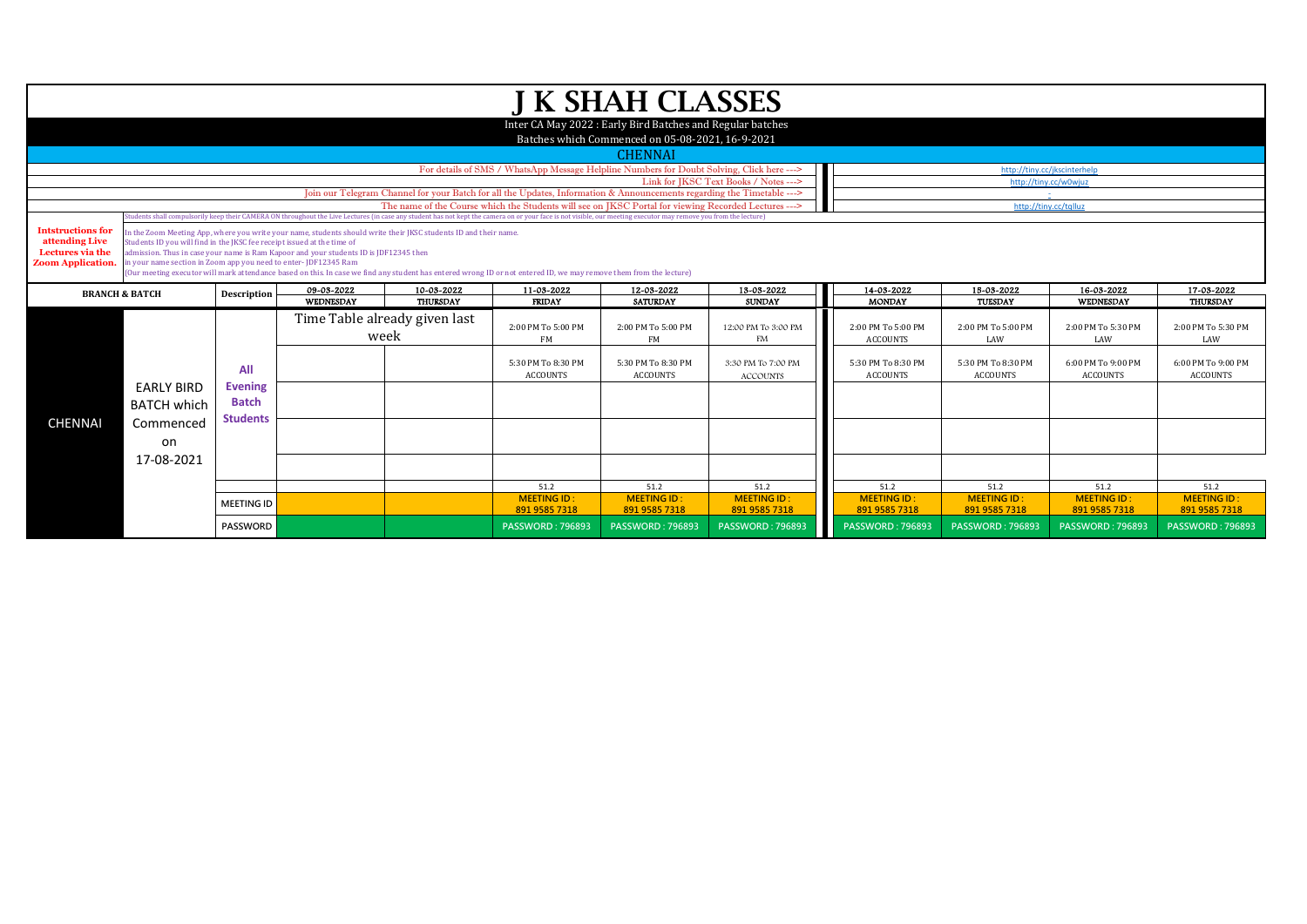|                           |                                                                         |                   |                                                                                                                  |                               |                                                                                                                                                                                                                                                                                                                          | J K SHAH CLASSES                                           |                                       |                            |                            |                              |                            |
|---------------------------|-------------------------------------------------------------------------|-------------------|------------------------------------------------------------------------------------------------------------------|-------------------------------|--------------------------------------------------------------------------------------------------------------------------------------------------------------------------------------------------------------------------------------------------------------------------------------------------------------------------|------------------------------------------------------------|---------------------------------------|----------------------------|----------------------------|------------------------------|----------------------------|
|                           |                                                                         |                   |                                                                                                                  |                               |                                                                                                                                                                                                                                                                                                                          | Inter CA May 2022 : Early Bird Batches and Regular batches |                                       |                            |                            |                              |                            |
|                           |                                                                         |                   |                                                                                                                  |                               |                                                                                                                                                                                                                                                                                                                          | Batches which Commenced on 05-08-2021, 16-9-2021           |                                       |                            |                            |                              |                            |
|                           |                                                                         |                   |                                                                                                                  |                               |                                                                                                                                                                                                                                                                                                                          | <b>CHENNAI</b>                                             |                                       |                            |                            |                              |                            |
|                           |                                                                         |                   |                                                                                                                  |                               | For details of SMS / WhatsApp Message Helpline Numbers for Doubt Solving, Click here --->                                                                                                                                                                                                                                |                                                            |                                       |                            |                            | http://tiny.cc/jkscinterhelp |                            |
|                           |                                                                         |                   |                                                                                                                  |                               |                                                                                                                                                                                                                                                                                                                          |                                                            | Link for JKSC Text Books / Notes ---> |                            |                            | http://tiny.cc/w0wjuz        |                            |
|                           |                                                                         |                   |                                                                                                                  |                               | Join our Telegram Channel for your Batch for all the Updates, Information & Announcements regarding the Timetable --->                                                                                                                                                                                                   |                                                            |                                       |                            |                            |                              |                            |
|                           |                                                                         |                   |                                                                                                                  |                               | The name of the Course which the Students will see on IKSC Portal for viewing Recorded Lectures ---><br>Students shall compulsorily keep their CAMERA ON throughout the Live Lectures (in case any student has not kept the camera on or your face is not visible, our meeting executor may remove you from the lecture) |                                                            |                                       |                            | http://tiny.cc/tqlluz      |                              |                            |
| <b>Intstructions for</b>  |                                                                         |                   | In the Zoom Meeting App, where you write your name, students should write their JKSC students ID and their name. |                               |                                                                                                                                                                                                                                                                                                                          |                                                            |                                       |                            |                            |                              |                            |
| attending Live            | Students ID you will find in the JKSC fee receipt issued at the time of |                   |                                                                                                                  |                               |                                                                                                                                                                                                                                                                                                                          |                                                            |                                       |                            |                            |                              |                            |
| Lectures via the          |                                                                         |                   | admission. Thus in case your name is Ram Kapoor and your students ID is JDF12345 then                            |                               |                                                                                                                                                                                                                                                                                                                          |                                                            |                                       |                            |                            |                              |                            |
| <b>Zoom Application.</b>  | in your name section in Zoom app you need to enter-JDF12345 Ram         |                   |                                                                                                                  |                               | (Our meeting executor will mark attendance based on this. In case we find any student has entered wrong ID or not entered ID, we may remove them from the lecture)                                                                                                                                                       |                                                            |                                       |                            |                            |                              |                            |
|                           |                                                                         |                   | 09-03-2022                                                                                                       | 10-03-2022                    | 11-03-2022                                                                                                                                                                                                                                                                                                               | 12-03-2022                                                 | 13-03-2022                            | 14-03-2022                 | 15-03-2022                 | 16-03-2022                   | 17-03-2022                 |
| <b>BRANCH &amp; BATCH</b> |                                                                         | Description       | <b>WEDNESDAY</b>                                                                                                 | <b>THURSDAY</b>               | <b>FRIDAY</b>                                                                                                                                                                                                                                                                                                            | <b>SATURDAY</b>                                            | <b>SUNDAY</b>                         | <b>MONDAY</b>              | TUESDAY                    | WEDNESDAY                    | THURSDAY                   |
|                           |                                                                         |                   |                                                                                                                  | Time Table already given last |                                                                                                                                                                                                                                                                                                                          |                                                            |                                       |                            |                            |                              |                            |
|                           |                                                                         |                   | week                                                                                                             |                               | 7:00 AM To 10:00 AM                                                                                                                                                                                                                                                                                                      | 7:00 AM To 10:00 AM                                        | 12:00 PM To 3:00 PM                   | 7:00 AM To 10:00 AM        | 7:00 AM To 10:00 AM        | 7:00 AM To 10:30 AM          | 7:00 AM To 10:30 AM        |
|                           |                                                                         |                   |                                                                                                                  |                               | FM                                                                                                                                                                                                                                                                                                                       | FM                                                         | FM                                    | <b>ACCOUNTS</b>            | LAW                        | LAW                          | LAW                        |
|                           |                                                                         |                   |                                                                                                                  |                               | 10:30 AM To 1:30 PM                                                                                                                                                                                                                                                                                                      | 10:30 AM To 1:30 PM                                        | 3:30 PM To 7:00 PM                    | 10:30 AM To 1:30 PM        | 10:30 AM To 1:30 PM        | 11:00 AM To 2:00 PM          | 11:00 AM To 2:00 PM        |
|                           |                                                                         | All               |                                                                                                                  |                               | <b>ACCOUNTS</b>                                                                                                                                                                                                                                                                                                          | <b>ACCOUNTS</b>                                            | <b>ACCOUNTS</b>                       | <b>ACCOUNTS</b>            | <b>ACCOUNTS</b>            | <b>ACCOUNTS</b>              | <b>ACCOUNTS</b>            |
|                           | <b>REGULAR</b>                                                          | <b>Morning</b>    |                                                                                                                  |                               |                                                                                                                                                                                                                                                                                                                          |                                                            |                                       |                            |                            |                              |                            |
|                           | <b>BATCH which</b>                                                      | <b>Batch</b>      |                                                                                                                  |                               |                                                                                                                                                                                                                                                                                                                          |                                                            |                                       |                            |                            |                              |                            |
| <b>CHENNAI</b>            | Commenced                                                               | <b>Students</b>   |                                                                                                                  |                               |                                                                                                                                                                                                                                                                                                                          |                                                            |                                       |                            |                            |                              |                            |
|                           |                                                                         |                   |                                                                                                                  |                               |                                                                                                                                                                                                                                                                                                                          |                                                            |                                       |                            |                            |                              |                            |
|                           | on                                                                      |                   |                                                                                                                  |                               |                                                                                                                                                                                                                                                                                                                          |                                                            |                                       |                            |                            |                              |                            |
|                           | 16-09-2021                                                              |                   |                                                                                                                  |                               |                                                                                                                                                                                                                                                                                                                          |                                                            |                                       |                            |                            |                              |                            |
|                           |                                                                         |                   |                                                                                                                  |                               |                                                                                                                                                                                                                                                                                                                          |                                                            |                                       |                            |                            |                              |                            |
|                           |                                                                         |                   |                                                                                                                  |                               | 50.2<br><b>MEETING ID:</b>                                                                                                                                                                                                                                                                                               | 50.2<br><b>MEETING ID:</b>                                 | 51.2<br><b>MEETING ID:</b>            | 50.2<br><b>MEETING ID:</b> | 50.2<br><b>MEETING ID:</b> | 50.2<br><b>MEETING ID:</b>   | 50.2<br><b>MEETING ID:</b> |
|                           |                                                                         | <b>MEETING ID</b> |                                                                                                                  |                               | 859 3258 4713                                                                                                                                                                                                                                                                                                            | 859 3258 4713                                              | 891 9585 7318                         | 859 3258 4713              | 859 3258 4713              | 859 3258 4713                | 859 3258 4713              |
|                           |                                                                         | PASSWORD          |                                                                                                                  |                               | <b>PASSWORD: 232651</b>                                                                                                                                                                                                                                                                                                  | <b>PASSWORD: 232651</b>                                    | <b>PASSWORD: 796893</b>               | <b>PASSWORD: 232651</b>    | <b>PASSWORD: 232651</b>    | <b>PASSWORD: 232651</b>      | <b>PASSWORD: 232651</b>    |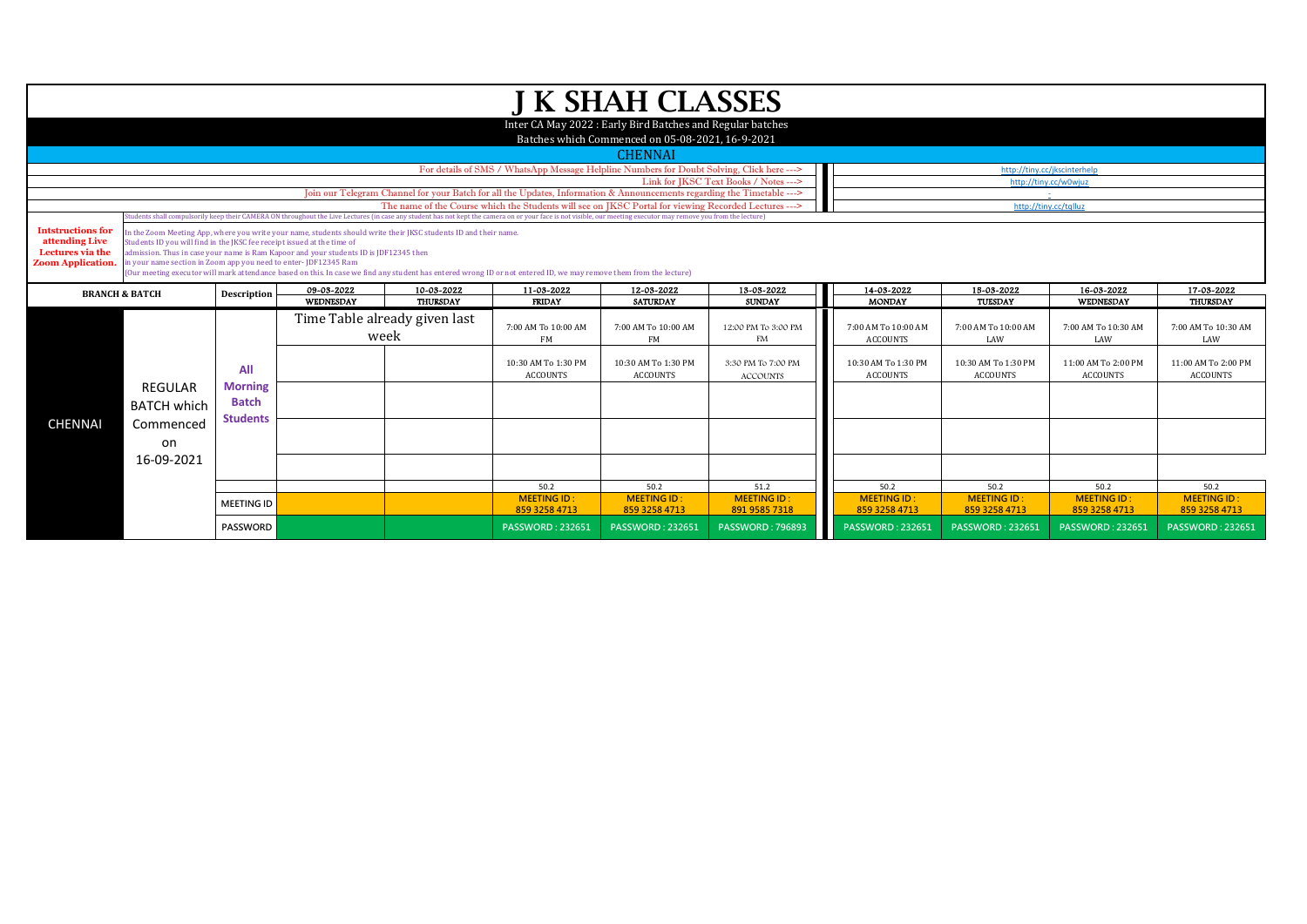| <b>J K SHAH CLASSES</b><br>Inter CA May 2022 : Early Bird Batches and Regular batches<br>Batches which Commenced on 05-08-2021, 16-9-2021<br><b>CHENNAI</b><br>For details of SMS / WhatsApp Message Helpline Numbers for Doubt Solving, Click here ---><br>Link for JKSC Text Books / Notes ---><br>http://tiny.cc/w0wiuz<br>Join our Telegram Channel for your Batch for all the Updates, Information & Announcements regarding the Timetable ---><br>The name of the Course which the Students will see on JKSC Portal for viewing Recorded Lectures ---><br>http://tinv.cc/talluz<br>tudents shall compulsorily keep their CAMERA ON throughout the Live Lectures (in case any student has not kept the camera on or your face is not visible, our meeting executor may remove you from the lecture)<br><b>Intstructions for</b><br>in the Zoom Meeting App, where you write your name, students should write their JKSC students ID and their name.<br>Students ID you will find in the JKSC fee receipt issued at the time of<br>admission. Thus in case your name is Ram Kapoor and your students ID is JDF12345 then<br>in your name section in Zoom app you need to enter- JDF12345 Ram<br>(Our meeting executor will mark attendance based on this. In case we find any student has entered wrong ID or not entered ID, we may remove them from the lecture)<br>09-03-2022<br>10-03-2022<br>11-03-2022<br>14-03-2022<br>15-03-2022<br>12-03-2022<br>13-03-2022<br><b>BRANCH &amp; BATCH</b><br>Description<br>WEDNESDAY<br><b>THURSDAY</b><br><b>FRIDAY</b><br><b>SATURDAY</b><br><b>SUNDAY</b><br><b>MONDAY</b><br>TUESDAY<br>Time Table already given last<br>12:00 PM To 3:00 PM<br>2:00 PM To 5:00 PM<br>2:00 PM To 5:00 PM<br>2:00 PM To 5:00 PM<br>2:00 PM To 5:00 PM<br>week<br>FM<br>FM<br><b>FM</b><br><b>ACCOUNTS</b><br>LAW<br>5:30 PM To 8:30 PM<br>5:30 PM To 8:30 PM<br>5:30 PM To 8:30 PM<br>3:30 PM To 7:00 PM<br>5:30 PM To 8:30 PM<br>All<br><b>ACCOUNTS</b><br><b>ACCOUNTS</b><br><b>ACCOUNTS</b><br><b>ACCOUNTS</b><br><b>ACCOUNTS</b><br>REGULAR<br><b>Evening</b><br><b>Batch</b><br><b>BATCH which</b><br><b>Students</b><br><b>CHENNAI</b><br>Commenced<br>on<br>16-09-2021<br>51.2<br>51.2<br>51.2<br>51.2<br>51.2<br><b>MEETING ID:</b><br><b>MEETING ID:</b><br><b>MEETING ID:</b><br><b>MEETING ID:</b><br><b>MEETING ID:</b><br><b>MEETING ID</b><br>891 9585 7318<br>891 9585 7318<br>891 9585 7318<br>891 9585 7318<br>891 9585 7318<br><b>PASSWORD</b><br><b>PASSWORD: 796893</b><br><b>PASSWORD: 796893</b><br><b>PASSWORD: 796893</b><br><b>PASSWORD: 796893</b><br><b>PASSWORD: 796893</b> |                                                                |  |  |  |  |                    |
|-----------------------------------------------------------------------------------------------------------------------------------------------------------------------------------------------------------------------------------------------------------------------------------------------------------------------------------------------------------------------------------------------------------------------------------------------------------------------------------------------------------------------------------------------------------------------------------------------------------------------------------------------------------------------------------------------------------------------------------------------------------------------------------------------------------------------------------------------------------------------------------------------------------------------------------------------------------------------------------------------------------------------------------------------------------------------------------------------------------------------------------------------------------------------------------------------------------------------------------------------------------------------------------------------------------------------------------------------------------------------------------------------------------------------------------------------------------------------------------------------------------------------------------------------------------------------------------------------------------------------------------------------------------------------------------------------------------------------------------------------------------------------------------------------------------------------------------------------------------------------------------------------------------------------------------------------------------------------------------------------------------------------------------------------------------------------------------------------------------------------------------------------------------------------------------------------------------------------------------------------------------------------------------------------------------------------------------------------------------------------------------------------------------------------------------------------------------------------------------------------------------------------------------------------------------------------------------------------------------------------------------------|----------------------------------------------------------------|--|--|--|--|--------------------|
|                                                                                                                                                                                                                                                                                                                                                                                                                                                                                                                                                                                                                                                                                                                                                                                                                                                                                                                                                                                                                                                                                                                                                                                                                                                                                                                                                                                                                                                                                                                                                                                                                                                                                                                                                                                                                                                                                                                                                                                                                                                                                                                                                                                                                                                                                                                                                                                                                                                                                                                                                                                                                                         |                                                                |  |  |  |  |                    |
| http://tiny.cc/jkscinterhelp                                                                                                                                                                                                                                                                                                                                                                                                                                                                                                                                                                                                                                                                                                                                                                                                                                                                                                                                                                                                                                                                                                                                                                                                                                                                                                                                                                                                                                                                                                                                                                                                                                                                                                                                                                                                                                                                                                                                                                                                                                                                                                                                                                                                                                                                                                                                                                                                                                                                                                                                                                                                            |                                                                |  |  |  |  |                    |
| LAW<br>51.2                                                                                                                                                                                                                                                                                                                                                                                                                                                                                                                                                                                                                                                                                                                                                                                                                                                                                                                                                                                                                                                                                                                                                                                                                                                                                                                                                                                                                                                                                                                                                                                                                                                                                                                                                                                                                                                                                                                                                                                                                                                                                                                                                                                                                                                                                                                                                                                                                                                                                                                                                                                                                             |                                                                |  |  |  |  |                    |
| <b>ACCOUNTS</b>                                                                                                                                                                                                                                                                                                                                                                                                                                                                                                                                                                                                                                                                                                                                                                                                                                                                                                                                                                                                                                                                                                                                                                                                                                                                                                                                                                                                                                                                                                                                                                                                                                                                                                                                                                                                                                                                                                                                                                                                                                                                                                                                                                                                                                                                                                                                                                                                                                                                                                                                                                                                                         |                                                                |  |  |  |  |                    |
| 16-03-2022<br>WEDNESDAY                                                                                                                                                                                                                                                                                                                                                                                                                                                                                                                                                                                                                                                                                                                                                                                                                                                                                                                                                                                                                                                                                                                                                                                                                                                                                                                                                                                                                                                                                                                                                                                                                                                                                                                                                                                                                                                                                                                                                                                                                                                                                                                                                                                                                                                                                                                                                                                                                                                                                                                                                                                                                 |                                                                |  |  |  |  |                    |
|                                                                                                                                                                                                                                                                                                                                                                                                                                                                                                                                                                                                                                                                                                                                                                                                                                                                                                                                                                                                                                                                                                                                                                                                                                                                                                                                                                                                                                                                                                                                                                                                                                                                                                                                                                                                                                                                                                                                                                                                                                                                                                                                                                                                                                                                                                                                                                                                                                                                                                                                                                                                                                         |                                                                |  |  |  |  |                    |
| <b>MEETING ID:</b><br><b>PASSWORD: 796893</b>                                                                                                                                                                                                                                                                                                                                                                                                                                                                                                                                                                                                                                                                                                                                                                                                                                                                                                                                                                                                                                                                                                                                                                                                                                                                                                                                                                                                                                                                                                                                                                                                                                                                                                                                                                                                                                                                                                                                                                                                                                                                                                                                                                                                                                                                                                                                                                                                                                                                                                                                                                                           |                                                                |  |  |  |  |                    |
|                                                                                                                                                                                                                                                                                                                                                                                                                                                                                                                                                                                                                                                                                                                                                                                                                                                                                                                                                                                                                                                                                                                                                                                                                                                                                                                                                                                                                                                                                                                                                                                                                                                                                                                                                                                                                                                                                                                                                                                                                                                                                                                                                                                                                                                                                                                                                                                                                                                                                                                                                                                                                                         |                                                                |  |  |  |  |                    |
|                                                                                                                                                                                                                                                                                                                                                                                                                                                                                                                                                                                                                                                                                                                                                                                                                                                                                                                                                                                                                                                                                                                                                                                                                                                                                                                                                                                                                                                                                                                                                                                                                                                                                                                                                                                                                                                                                                                                                                                                                                                                                                                                                                                                                                                                                                                                                                                                                                                                                                                                                                                                                                         | attending Live<br>Lectures via the<br><b>Zoom Application.</b> |  |  |  |  |                    |
|                                                                                                                                                                                                                                                                                                                                                                                                                                                                                                                                                                                                                                                                                                                                                                                                                                                                                                                                                                                                                                                                                                                                                                                                                                                                                                                                                                                                                                                                                                                                                                                                                                                                                                                                                                                                                                                                                                                                                                                                                                                                                                                                                                                                                                                                                                                                                                                                                                                                                                                                                                                                                                         |                                                                |  |  |  |  |                    |
|                                                                                                                                                                                                                                                                                                                                                                                                                                                                                                                                                                                                                                                                                                                                                                                                                                                                                                                                                                                                                                                                                                                                                                                                                                                                                                                                                                                                                                                                                                                                                                                                                                                                                                                                                                                                                                                                                                                                                                                                                                                                                                                                                                                                                                                                                                                                                                                                                                                                                                                                                                                                                                         |                                                                |  |  |  |  |                    |
|                                                                                                                                                                                                                                                                                                                                                                                                                                                                                                                                                                                                                                                                                                                                                                                                                                                                                                                                                                                                                                                                                                                                                                                                                                                                                                                                                                                                                                                                                                                                                                                                                                                                                                                                                                                                                                                                                                                                                                                                                                                                                                                                                                                                                                                                                                                                                                                                                                                                                                                                                                                                                                         |                                                                |  |  |  |  |                    |
|                                                                                                                                                                                                                                                                                                                                                                                                                                                                                                                                                                                                                                                                                                                                                                                                                                                                                                                                                                                                                                                                                                                                                                                                                                                                                                                                                                                                                                                                                                                                                                                                                                                                                                                                                                                                                                                                                                                                                                                                                                                                                                                                                                                                                                                                                                                                                                                                                                                                                                                                                                                                                                         |                                                                |  |  |  |  | 2:00 PM To 5:30 PM |
|                                                                                                                                                                                                                                                                                                                                                                                                                                                                                                                                                                                                                                                                                                                                                                                                                                                                                                                                                                                                                                                                                                                                                                                                                                                                                                                                                                                                                                                                                                                                                                                                                                                                                                                                                                                                                                                                                                                                                                                                                                                                                                                                                                                                                                                                                                                                                                                                                                                                                                                                                                                                                                         |                                                                |  |  |  |  |                    |
|                                                                                                                                                                                                                                                                                                                                                                                                                                                                                                                                                                                                                                                                                                                                                                                                                                                                                                                                                                                                                                                                                                                                                                                                                                                                                                                                                                                                                                                                                                                                                                                                                                                                                                                                                                                                                                                                                                                                                                                                                                                                                                                                                                                                                                                                                                                                                                                                                                                                                                                                                                                                                                         |                                                                |  |  |  |  | 6:00 PM To 9:00 PM |
|                                                                                                                                                                                                                                                                                                                                                                                                                                                                                                                                                                                                                                                                                                                                                                                                                                                                                                                                                                                                                                                                                                                                                                                                                                                                                                                                                                                                                                                                                                                                                                                                                                                                                                                                                                                                                                                                                                                                                                                                                                                                                                                                                                                                                                                                                                                                                                                                                                                                                                                                                                                                                                         |                                                                |  |  |  |  |                    |
|                                                                                                                                                                                                                                                                                                                                                                                                                                                                                                                                                                                                                                                                                                                                                                                                                                                                                                                                                                                                                                                                                                                                                                                                                                                                                                                                                                                                                                                                                                                                                                                                                                                                                                                                                                                                                                                                                                                                                                                                                                                                                                                                                                                                                                                                                                                                                                                                                                                                                                                                                                                                                                         |                                                                |  |  |  |  |                    |
|                                                                                                                                                                                                                                                                                                                                                                                                                                                                                                                                                                                                                                                                                                                                                                                                                                                                                                                                                                                                                                                                                                                                                                                                                                                                                                                                                                                                                                                                                                                                                                                                                                                                                                                                                                                                                                                                                                                                                                                                                                                                                                                                                                                                                                                                                                                                                                                                                                                                                                                                                                                                                                         |                                                                |  |  |  |  |                    |
|                                                                                                                                                                                                                                                                                                                                                                                                                                                                                                                                                                                                                                                                                                                                                                                                                                                                                                                                                                                                                                                                                                                                                                                                                                                                                                                                                                                                                                                                                                                                                                                                                                                                                                                                                                                                                                                                                                                                                                                                                                                                                                                                                                                                                                                                                                                                                                                                                                                                                                                                                                                                                                         |                                                                |  |  |  |  | 891 9585 7318      |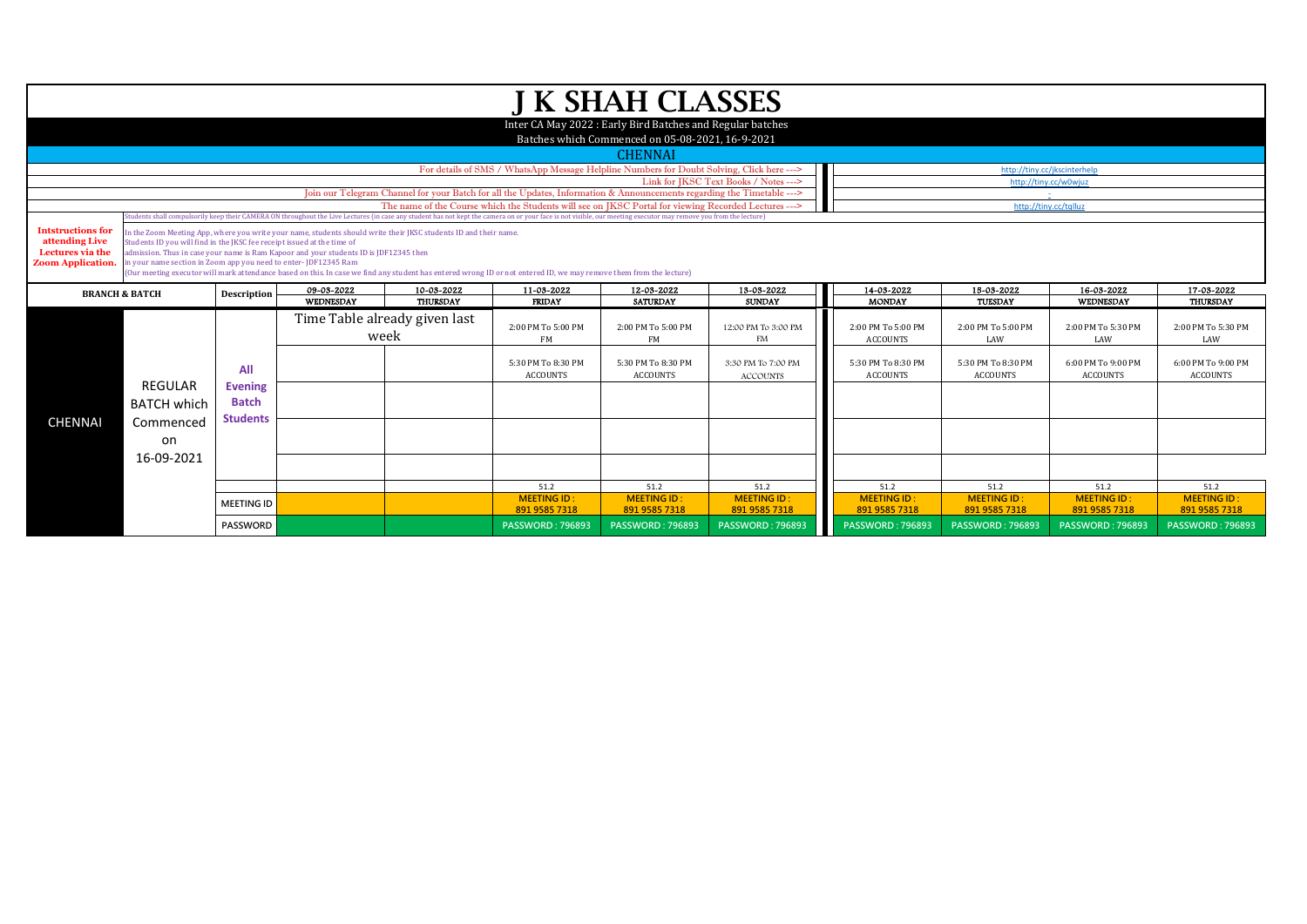|                                    |                                                                         |                   |                                                                                                                  |                               |                                                                                                                                                                                                                  | J K SHAH CLASSES                                           |                                       |                            |                                                       |                            |                            |
|------------------------------------|-------------------------------------------------------------------------|-------------------|------------------------------------------------------------------------------------------------------------------|-------------------------------|------------------------------------------------------------------------------------------------------------------------------------------------------------------------------------------------------------------|------------------------------------------------------------|---------------------------------------|----------------------------|-------------------------------------------------------|----------------------------|----------------------------|
|                                    |                                                                         |                   |                                                                                                                  |                               |                                                                                                                                                                                                                  | Inter CA May 2022 : Early Bird Batches and Regular batches |                                       |                            |                                                       |                            |                            |
|                                    |                                                                         |                   |                                                                                                                  |                               |                                                                                                                                                                                                                  | Batches which Commenced on 05-08-2021, 16-9-2021           |                                       |                            |                                                       |                            |                            |
|                                    |                                                                         |                   |                                                                                                                  |                               |                                                                                                                                                                                                                  |                                                            |                                       |                            |                                                       |                            |                            |
|                                    |                                                                         |                   |                                                                                                                  |                               |                                                                                                                                                                                                                  | <b>CHENNAI</b>                                             |                                       |                            |                                                       |                            |                            |
|                                    |                                                                         |                   |                                                                                                                  |                               | For details of SMS / WhatsApp Message Helpline Numbers for Doubt Solving, Click here --->                                                                                                                        |                                                            | Link for JKSC Text Books / Notes ---> |                            | http://tiny.cc/jkscinterhelp<br>http://tiny.cc/w0wjuz |                            |                            |
|                                    |                                                                         |                   |                                                                                                                  |                               | Join our Telegram Channel for your Batch for all the Updates, Information & Announcements regarding the Timetable --->                                                                                           |                                                            |                                       |                            |                                                       |                            |                            |
|                                    |                                                                         |                   |                                                                                                                  |                               | The name of the Course which the Students will see on IKSC Portal for viewing Recorded Lectures --->                                                                                                             |                                                            |                                       |                            | http://tiny.cc/tqlluz                                 |                            |                            |
|                                    |                                                                         |                   |                                                                                                                  |                               | (tudents shall compulsorily keep their CAMERA ON throughout the Live Lectures (in case any student has not kept the camera on or your face is not visible, our meeting executor may remove you from the lecture) |                                                            |                                       |                            |                                                       |                            |                            |
| <b>Intstructions for</b>           |                                                                         |                   | In the Zoom Meeting App, where you write your name, students should write their JKSC students ID and their name. |                               |                                                                                                                                                                                                                  |                                                            |                                       |                            |                                                       |                            |                            |
| attending Live<br>Lectures via the | Students ID you will find in the JKSC fee receipt issued at the time of |                   | admission. Thus in case your name is Ram Kapoor and your students ID is JDF12345 then                            |                               |                                                                                                                                                                                                                  |                                                            |                                       |                            |                                                       |                            |                            |
| <b>Zoom Application.</b>           | in your name section in Zoom app you need to enter-JDF12345 Ram         |                   |                                                                                                                  |                               |                                                                                                                                                                                                                  |                                                            |                                       |                            |                                                       |                            |                            |
|                                    |                                                                         |                   |                                                                                                                  |                               | (Our meeting executor will mark attendance based on this. In case we find any student has entered wrong ID or not entered ID, we may remove them from the lecture)                                               |                                                            |                                       |                            |                                                       |                            |                            |
|                                    | <b>BRANCH &amp; BATCH</b>                                               | Description       | 09-03-2022                                                                                                       | 10-03-2022                    | 11-03-2022                                                                                                                                                                                                       | 12-03-2022                                                 | 13-03-2022                            | 14-03-2022                 | 15-03-2022                                            | 16-03-2022                 | 17-03-2022                 |
|                                    |                                                                         |                   | WEDNESDAY                                                                                                        | THURSDAY                      | <b>FRIDAY</b>                                                                                                                                                                                                    | <b>SATURDAY</b>                                            | <b>SUNDAY</b>                         | <b>MONDAY</b>              | TUESDAY                                               | WEDNESDAY                  | <b>THURSDAY</b>            |
|                                    |                                                                         |                   |                                                                                                                  | Time Table already given last | 7:00 AM To 10:00 AM                                                                                                                                                                                              | 7:00 AM To 10:00 AM                                        | 12:00 PM To 3:00 PM                   | 7:00 AM To 10:00 AM        | 7:00 AM To 10:00 AM                                   | 7:00 AM To 10:30 AM        | 7:00 AM To 10:30 AM        |
|                                    |                                                                         |                   | week                                                                                                             |                               | FM                                                                                                                                                                                                               | FM                                                         | FM                                    | <b>ACCOUNTS</b>            | LAW                                                   | LAW                        | LAW                        |
|                                    |                                                                         |                   |                                                                                                                  |                               |                                                                                                                                                                                                                  |                                                            |                                       |                            |                                                       |                            |                            |
|                                    |                                                                         |                   |                                                                                                                  |                               | 10:30 AM To 1:30 PM                                                                                                                                                                                              | 10:30 AM To 1:30 PM                                        | 3:30 PM To 7:00 PM                    | 10:30 AM To 1:30 PM        | 10:30 AM To 1:30 PM                                   | 11:00 AM To 2:00 PM        | 11:00 AM To 2:00 PM        |
|                                    |                                                                         |                   |                                                                                                                  |                               | <b>ACCOUNTS</b>                                                                                                                                                                                                  | <b>ACCOUNTS</b>                                            | <b>ACCOUNTS</b>                       | <b>ACCOUNTS</b>            | <b>ACCOUNTS</b>                                       | <b>ACCOUNTS</b>            | <b>ACCOUNTS</b>            |
|                                    | REGULAR                                                                 | <b>Morning</b>    |                                                                                                                  |                               |                                                                                                                                                                                                                  |                                                            |                                       |                            |                                                       |                            |                            |
|                                    | <b>BATCH which</b>                                                      | batch             |                                                                                                                  |                               |                                                                                                                                                                                                                  |                                                            |                                       |                            |                                                       |                            |                            |
| <b>CHENNAI</b>                     | Commenced                                                               |                   |                                                                                                                  |                               |                                                                                                                                                                                                                  |                                                            |                                       |                            |                                                       |                            |                            |
|                                    |                                                                         |                   |                                                                                                                  |                               |                                                                                                                                                                                                                  |                                                            |                                       |                            |                                                       |                            |                            |
|                                    | on                                                                      |                   |                                                                                                                  |                               |                                                                                                                                                                                                                  |                                                            |                                       |                            |                                                       |                            |                            |
|                                    | 23-09-2021                                                              |                   |                                                                                                                  |                               |                                                                                                                                                                                                                  |                                                            |                                       |                            |                                                       |                            |                            |
|                                    |                                                                         |                   |                                                                                                                  |                               |                                                                                                                                                                                                                  |                                                            |                                       |                            |                                                       |                            |                            |
|                                    |                                                                         |                   |                                                                                                                  |                               | 50.2<br><b>MEETING ID:</b>                                                                                                                                                                                       | 50.2<br><b>MEETING ID:</b>                                 | 51.2<br><b>MEETING ID:</b>            | 50.2<br><b>MEETING ID:</b> | 50.2<br><b>MEETING ID:</b>                            | 50.2<br><b>MEETING ID:</b> | 50.2<br><b>MEETING ID:</b> |
|                                    |                                                                         | <b>MEETING ID</b> |                                                                                                                  |                               | 859 3258 4713                                                                                                                                                                                                    | 859 3258 4713                                              | 891 9585 7318                         | 859 3258 4713              | 859 3258 4713                                         | 859 3258 4713              | 859 3258 4713              |
|                                    |                                                                         | PASSWORD          |                                                                                                                  |                               | <b>PASSWORD: 232651</b>                                                                                                                                                                                          | <b>PASSWORD: 232651</b>                                    | <b>PASSWORD: 796893</b>               | <b>PASSWORD: 232651</b>    | <b>PASSWORD: 232651</b>                               | <b>PASSWORD: 232651</b>    | <b>PASSWORD: 232651</b>    |